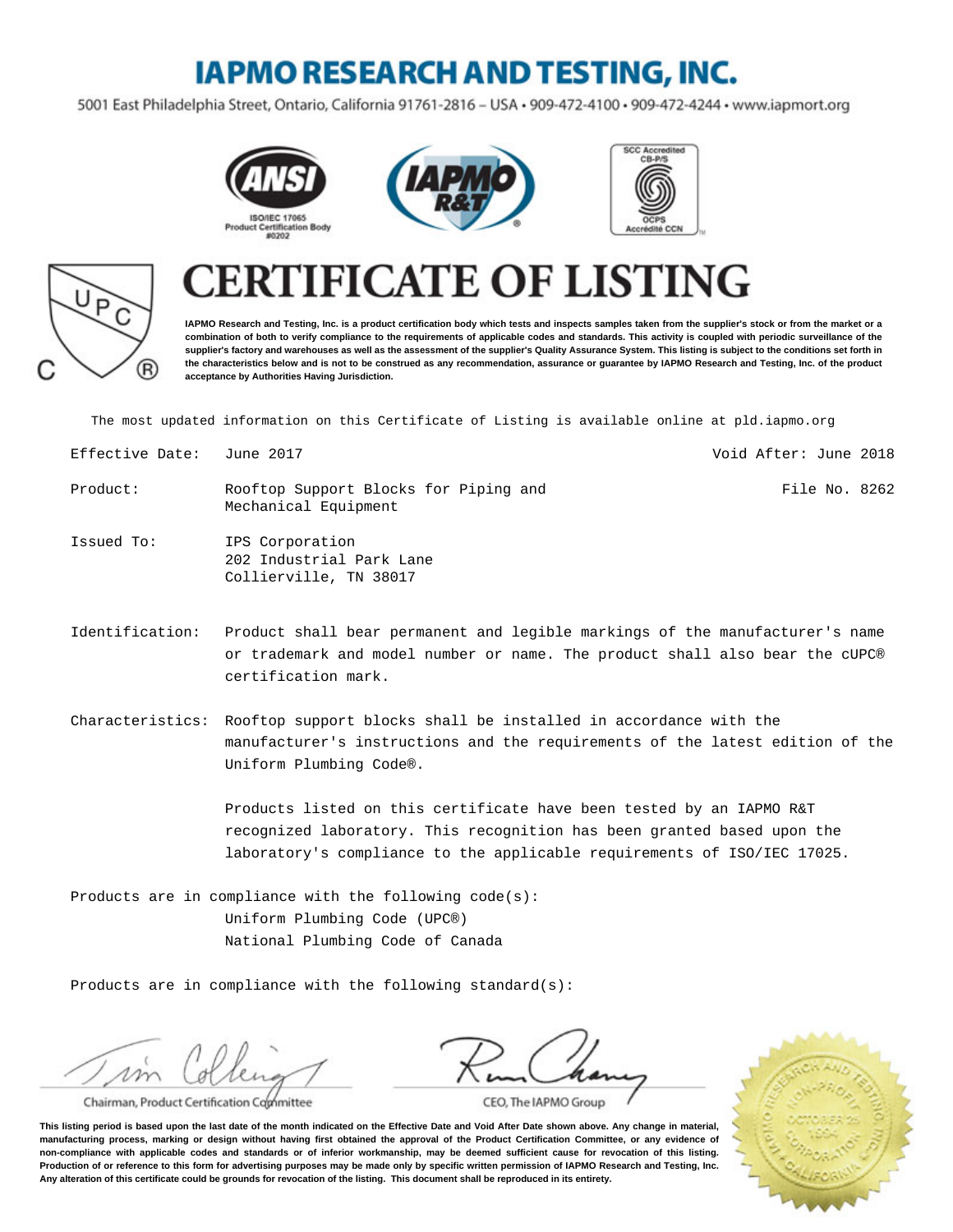

## **IAPMO RESEARCH AND TESTING, INC. CERTIFICATE OF LISTING**

Void After: June 2018

File No. 8262

| Product:   | Rooftop Support Blocks for Piping and Mechanical |
|------------|--------------------------------------------------|
|            | Equipment                                        |
| Issued To: | IPS Corporation                                  |

IAPMO IGC 298-2013